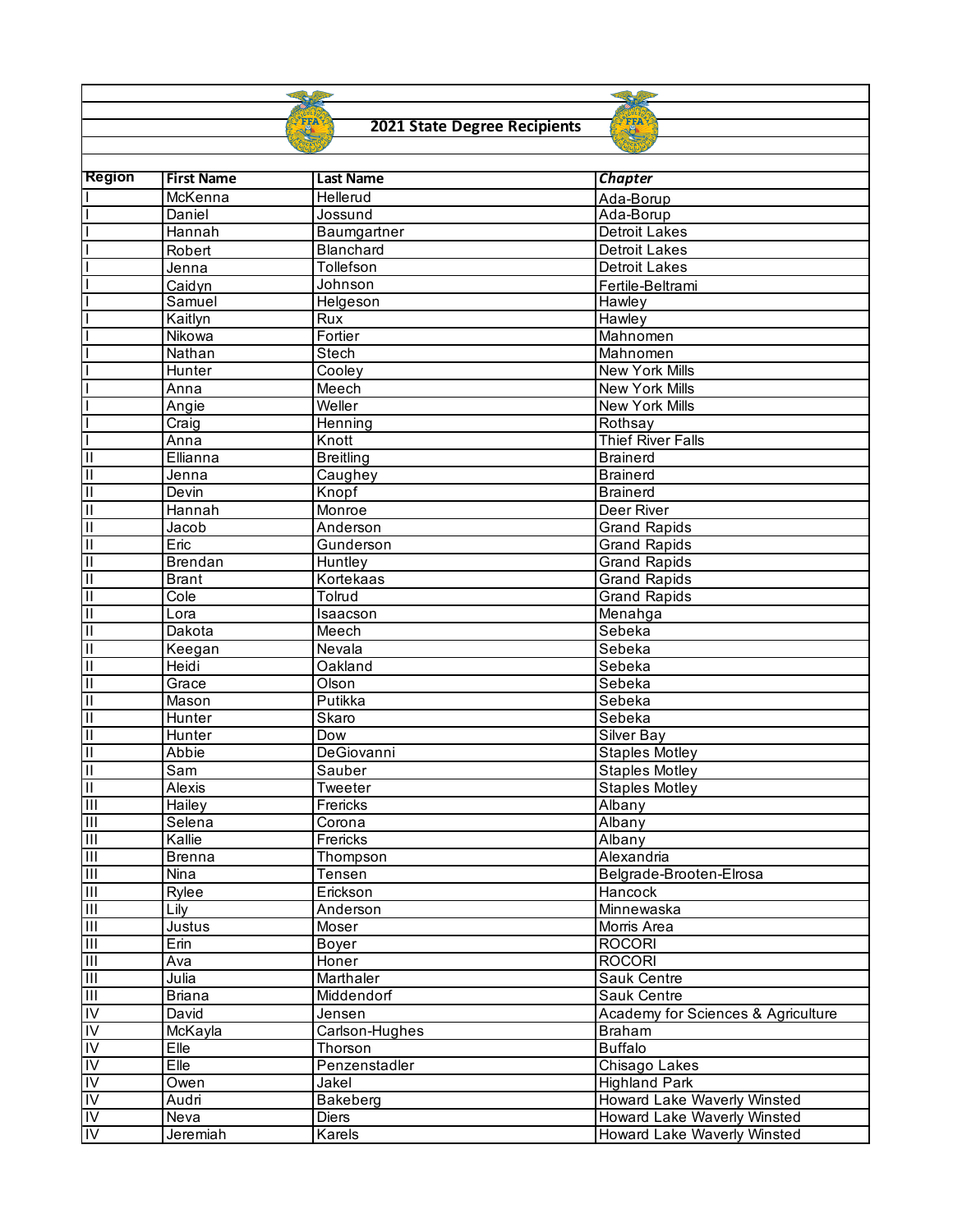| $\frac{1}{10}$                | <b>Brett</b>   | Poppler       | Howard Lake Waverly Winsted        |
|-------------------------------|----------------|---------------|------------------------------------|
|                               | Jacob          | Ross          | Howard Lake Waverly Winsted        |
| IV                            | Maddy          | Severson      | Howard Lake Waverly Winsted        |
| $\overline{IV}$               | Mikayla        | Thorson       | Howard Lake Waverly Winsted        |
| IV                            | Courtney       | Lukaswicz     | Milaca                             |
| IV                            | Haley          | Lupkes        | Princeton                          |
|                               | Taylor         | Fester        | <b>Atwater Cosmos Grove Ctiv</b>   |
| $>$ $>$                       | Wilson         | Gratz         | <b>Atwater Cosmos Grove Ctiy</b>   |
|                               | Kari           |               | <b>Atwater Cosmos Grove Ctiy</b>   |
| $\dot{\overline{\mathsf{v}}}$ |                | Schultz       | <b>Atwater Cosmos Grove Ctiy</b>   |
|                               | Karla          | Schultz       |                                    |
| $\overline{\mathsf{V}}$       | Camille        | Naig          | Benson                             |
| >                             | Leah           | Thompson      | Benson                             |
|                               | Mitchell       | Kleeberger    | <b>Buffalo Lake-Hector-Stewart</b> |
| $\leq$                        | Ryder          | Olsen         | Canby                              |
|                               | Luke           | Mages         | Cedar Mountain                     |
| $\overline{\mathsf{v}}$       | Michael        | Tauer         | Cedar Mountain                     |
| $\overline{\mathsf{V}}$       | Jonathon       | Gathje        | <b>Eden Valley-Watkins</b>         |
| $\overline{\mathsf{V}}$       | Eli            | Kuehn         | Glencoe-Silver Lake                |
| $\overline{\mathsf{V}}$       | Toby           | Mohs          | Hutchinson                         |
| $\overline{\mathsf{V}}$       | Allison        | Wright        | Hutchinson                         |
| $\dot{\overline{\mathsf{v}}}$ | <b>Brooke</b>  | Anderson      | Kerkhoven Murdock Sunburg          |
|                               | Ben            | <b>Clark</b>  | Kerkhoven Murdock Sunburg          |
| $\frac{1}{2}$                 | Jake           | Elliott       | Kerkhoven Murdock Sunburg          |
| $\overline{\mathsf{V}}$       | <b>Brody</b>   | Forsell       | Kerkhoven Murdock Sunburg          |
| $\overline{\mathsf{V}}$       | Charlie        | Haug          | Kerkhoven Murdock Sunburg          |
| $\overline{\mathsf{V}}$       | Derrick        | Henry         | Kerkhoven Murdock Sunburg          |
| $\overline{\mathsf{V}}$       | Richard        | Jones         | Kerkhoven Murdock Sunburg          |
|                               | Lauren         | Krieger       | Kerkhoven Murdock Sunburg          |
| $\ge$                         |                |               |                                    |
| $\overline{\mathsf{V}}$       | Morgan         | Pherson       | Kerkhoven Murdock Sunburg          |
| $\overline{\mathsf{V}}$       | <b>Bradley</b> | Wilke         | Kerkhoven Murdock Sunburg          |
|                               | Hunter         | <b>Wilts</b>  | Kerkhoven Murdock Sunburg          |
| $\overline{\mathsf{V}}$       | Alexander      | Kellen        | Lac qui Parle Valley               |
| $\overline{\mathsf{V}}$       | Chloe          | Ludvigson     | Lac qui Parle Valley               |
| $\overline{\mathsf{V}}$       | Austin         | Mattocks      | Lac qui Parle Valley               |
| $\overline{\mathsf{V}}$       | Austen         | Rosendahl     | Lac qui Parle Valley               |
| $\overline{\mathsf{V}}$       | Joseph         | Carlson       | Litchfield                         |
| $\dot{\nabla}$                | Jacob          | Huhn          | Litchfield                         |
| $\overline{\mathsf{V}}$       | Logan          | Schuelke      | Minneota                           |
| $\overline{\mathsf{V}}$       | Brody          | Lien          | New London-Spicer                  |
| $\frac{1}{2}$                 | Luke           | Ruter         | New London-Spicer                  |
|                               | Eva            | Schueler      | New London-Spicer                  |
|                               | Eleanor        | Wehseler      | New London-Spicer                  |
|                               | Carter         | <b>Brandt</b> | Redwood Valley                     |
| $>$ $>$                       | Hannah         | Clennon       | Redwood Valley                     |
|                               | Jaydon         | Estebo        | Redwood Valley                     |
| $\overline{\vee}$             | Gina           | Huhnerkoch    | Redwood Valley                     |
|                               | Maggie         | Wertish       | Redwood Valley                     |
|                               | Natalie        | Beckendorf    | <b>Renville County West</b>        |
|                               | Katie          | Bernardy      | Wabasso                            |
|                               | Jayden         | Carlson       | Wabasso                            |
| 시기> > > >                     | Shelly         | Cole          | Wabasso                            |
|                               | Nathan         | Heil          | Willmar                            |
| $\overline{\mathsf{V}}$       |                |               | Willmar                            |
|                               | Jade           | Quimby        |                                    |
| $\overline{\mathsf{V}}$       | Wyatt          | Jensen        | Edgerton                           |
| $\overline{\mathsf{V}}$       | Carter         | Kracht        | Edgerton                           |
| $\overline{\mathsf{V}}$       | Meakin         | Bang          | Heron Lake Okabena                 |
| $\frac{1}{2}$                 | Ethan          | Haberman      | Heron Lake Okabena                 |
|                               | Abby           | Lesch         | Heron Lake Okabena                 |
| $\overline{\mathsf{V}}$       | Isaiah         | Schmid        | Heron Lake Okabena                 |
| VI                            | Hannah         | Fick          | Hills - Beaver Creek               |
| $\overline{\mathsf{V}}$       | Mackenzie      | Henning       | Jackson County Central             |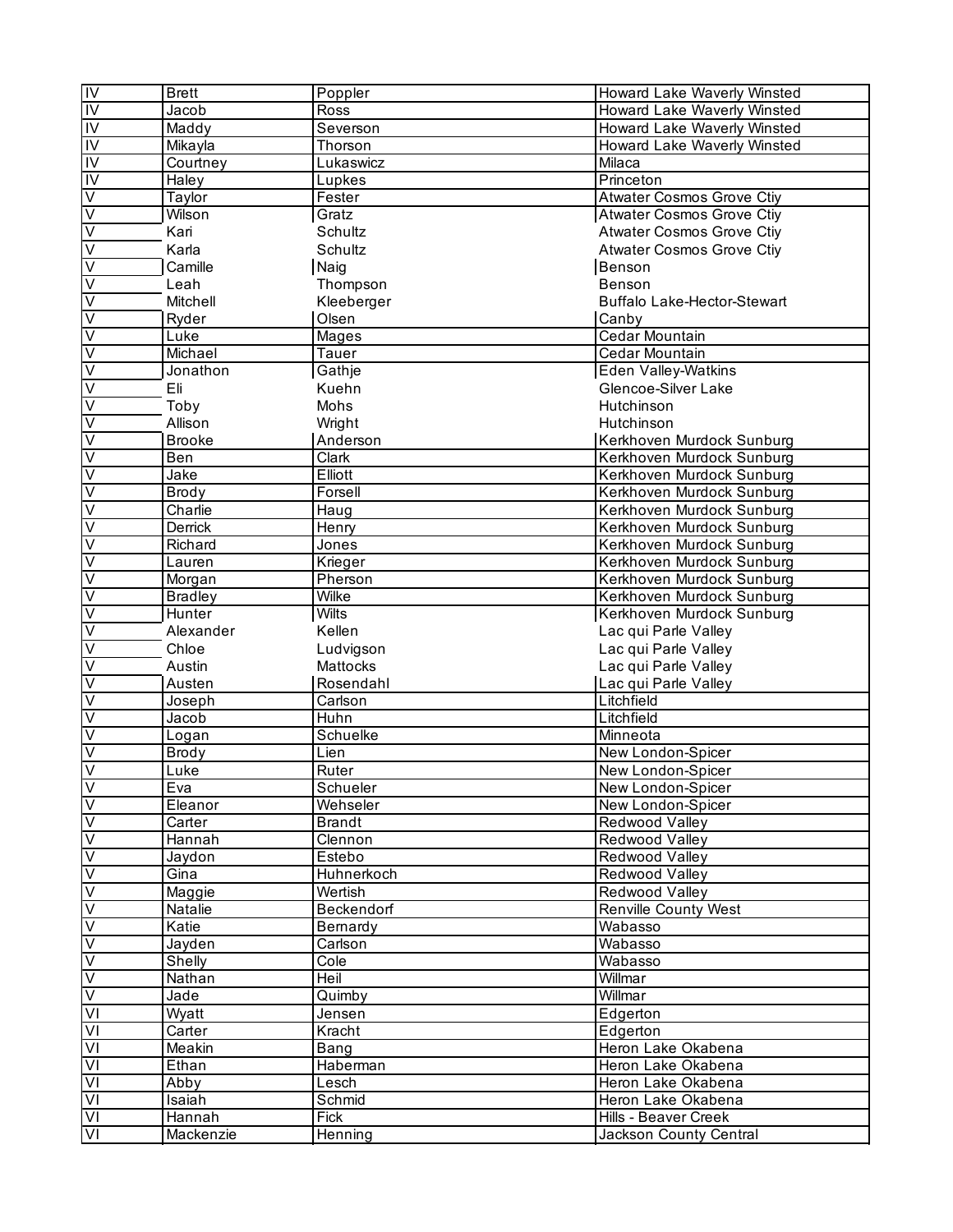| VI                      | Ellie                     | Maschoff           | Jackson County Central       |
|-------------------------|---------------------------|--------------------|------------------------------|
| $\overline{\mathsf{N}}$ | Carter                    | Pigman             | Jackson County Central       |
| $\overline{\mathsf{V}}$ | Carson                    | Schneekloth        | Jackson County Central       |
| $\overline{\mathsf{z}}$ | Meta                      | <b>Tewes</b>       | Jackson County Central       |
| $\overline{V}$          | Gabriella                 | Lange              | <b>Martin County West</b>    |
| $\overline{V}$          | Andrew                    | Lawrence           | <b>Martin County West</b>    |
| $\overline{V}$          | Hana                      | <b>Bergling</b>    | Mountain Lake                |
| $\overline{\mathsf{V}}$ | Sabrina                   | Hanson             | Mountain Lake                |
| $\overline{\mathsf{z}}$ | Alejandro                 | Hernandez          | Mountain Lake                |
| $\overline{V}$          | Mace                      | Herrig             | Mountain Lake                |
| $\overline{\mathsf{V}}$ | Cole                      | Kleven             | Mountain Lake                |
| $\overline{V}$          | Ethan                     | Nickel             | Mountain Lake                |
| $\overline{V}$          | Carlene                   | Osland             | Mountain Lake                |
| $\overline{2}$          | Annelise                  | Regier             | Mountain Lake                |
| $\overline{\mathsf{N}}$ | Noah                      | Rempel             | Mountain Lake                |
| $\overline{\mathsf{N}}$ | Kaitlyn                   | Coulter            | Red Rock Central             |
| $\overline{\mathsf{V}}$ | <b>Dominik</b>            | Smith              | <b>Red Rock Central</b>      |
| $\overline{2}$          | Kennedy                   | Vold               | <b>Red Rock Central</b>      |
| $\overline{V}$          | Ryon                      | Zimmermann         | <b>Red Rock Central</b>      |
| $\overline{\mathsf{V}}$ | Payton                    | Swanson            | <b>Russell Tyler Ruthton</b> |
| $\overline{V}$          | McKenna                   | Dockter            | Sleepy Eye                   |
| $\overline{\mathsf{V}}$ | Morgan                    | Hoffmann           | Sleepy Eye                   |
| $\overline{\mathsf{V}}$ | Sophia                    | Portner            | Sleepy Eye                   |
| $\overline{\mathsf{V}}$ | Kadon                     | Strong             | Sleepy Eye                   |
| $\overline{\mathsf{V}}$ | Cylee                     | Graff              | Springfield                  |
| $\overline{\mathsf{v}}$ | Marissa                   | Johnson            | $\overline{T}$ racy          |
| $\overline{\mathsf{V}}$ | Lauren                    | Verlinde           | Tracy                        |
| $\overline{V}$          | Stephanie                 | Bauman             | Worthington                  |
| $\overline{V}$          | Abby                      | McCarvel           | Worthington                  |
| $\overline{\mathsf{V}}$ | Madison                   | Schaefer           |                              |
| $\overline{\mathsf{V}}$ | Sophie                    | Wietzema           | Worthington<br>Worthington   |
| VII                     | Mariah                    | Miller             | Albert Lea                   |
| VII                     |                           | Erickson           | Alden-Conger                 |
|                         | Grace<br>Anika            |                    | Alden-Conger                 |
| VII<br>VII              |                           | Hansen<br>Wallin   |                              |
| VII                     | Ryan<br>Elizabeth         |                    | Alden-Conger                 |
| VII                     |                           | Wasmoen<br>Carlson | Alden-Conger                 |
|                         | Boone                     |                    | <b>Blooming Prairie</b>      |
| Ξ                       | Cole                      | Christianson       | <b>Blooming Prairie</b>      |
| VII                     | Ethan<br>$E_{\text{min}}$ | Grant              | <b>Blooming Prairie</b>      |
| VII                     |                           | O'Brien            | <b>Blooming Prairie</b>      |
| VII                     | Alandra                   | Eisenmenger        | <b>Blue Earth Area</b>       |
| Ξ                       | Allison                   | Schwieger          | Fairmont                     |
| VII<br>VII              | Baleigh                   | Peterson           | <b>GFW Pioneer Express</b>   |
|                         | Jacob                     | Peterson           | Madelia                      |
| VII                     | Olivia                    | Sieberg            | Mankato                      |
| VII                     | Mikayla                   | Janke              | Medford                      |
| <b>NI</b>               | Madison                   | Jaster             | Medford                      |
| VII                     | <b>Brooke</b>             | Aschenbrenner      | New Ulm                      |
| VII                     | Aidan                     | <b>Bastian</b>     | New Ulm                      |
| VII                     | Stacy                     | Helget             | New Ulm                      |
| VII                     | Aly                       | Dieball            | Sibley East                  |
| VII                     | Emily                     | Holmquist          | Sibley East                  |
| VII                     | Montana                   | Krueger            | Sibley East                  |
| VII                     | Jordan                    | Latzke             | Sibley East                  |
| VII                     | Jordan                    | Mueller            | Sibley East                  |
| VII                     | Cassidy                   | Schoener           | Sibley East                  |
| VII                     | Derek                     | Steele             | Sibley East                  |
| VII                     | Alivia                    | Strack             | Sibley East                  |
| VII                     | Davis                     | Wibstad            | Sibley East                  |
| VII                     | Rachel                    | Widmer             | Sibley East                  |
| VII                     | Kendra                    | <b>Blaschko</b>    | <b>Tri City United</b>       |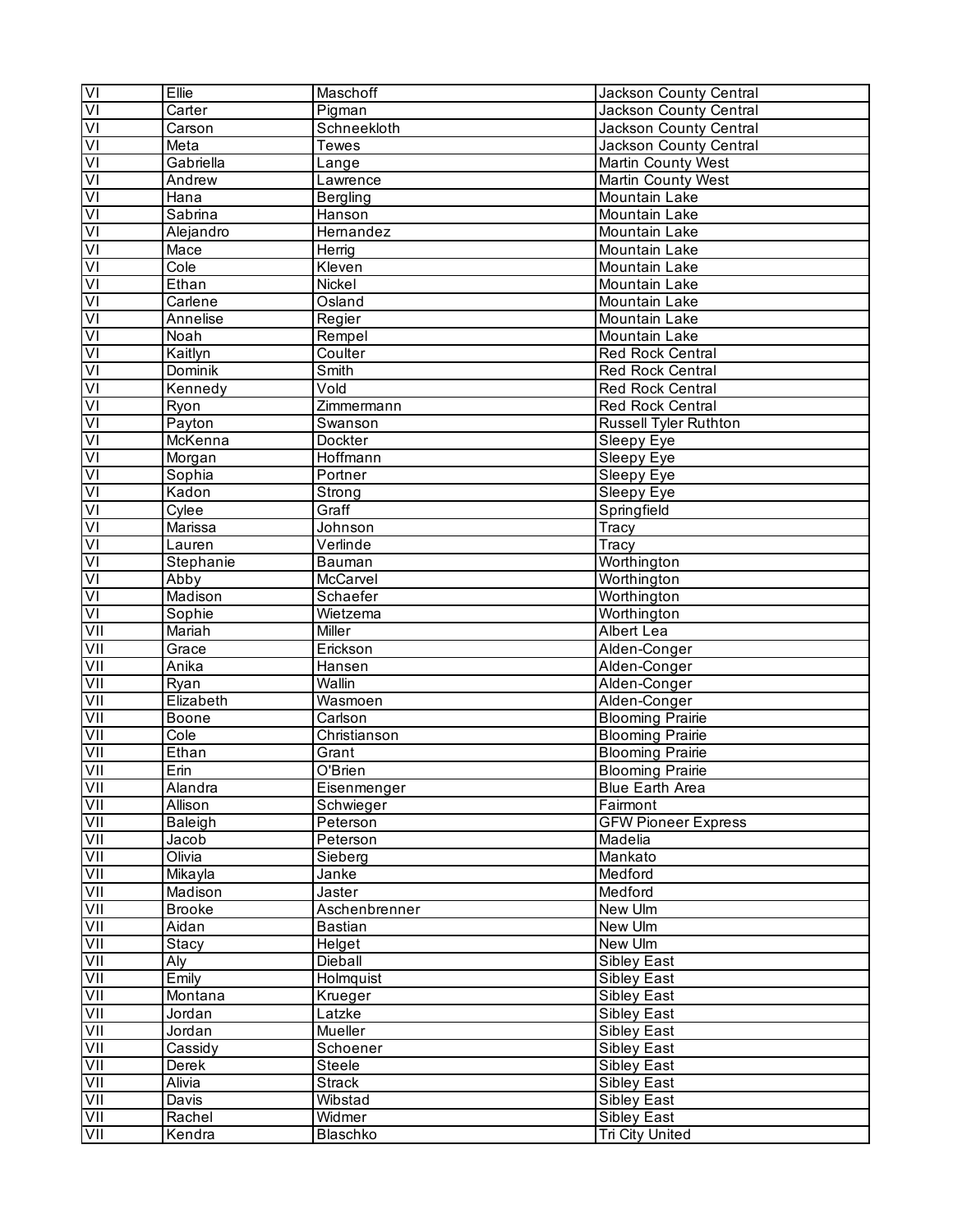| Ξ            | <b>Bryce</b>   | Blaschko            | Tri City United                 |
|--------------|----------------|---------------------|---------------------------------|
| ΙIΛ          | Matthew        | Beyer               | United South Central            |
| IIV          | Joe            | <b>Bonsack</b>      | <b>United South Central</b>     |
| Σ            | AJ             | <b>Bullerman</b>    | <b>United South Central</b>     |
| VII          | Ethan          | <b>Bushlack</b>     | <b>United South Central</b>     |
| VII          | Melany         | Ehlert              | United South Central            |
| VII          | Ethan          | Elvebak             | United South Central            |
| VII          | Konner         | Harpestad           | United South Central            |
| VII          | Lexi           | Johnson             | <b>United South Central</b>     |
| VII          | Madison        | Klingbeil           | <b>United South Central</b>     |
| VII          | <b>Brennan</b> | Kluender            | <b>United South Central</b>     |
| VII          | Andy           | Krohnberg           | <b>United South Central</b>     |
| VII          | Grace          | Mithun              | United South Central            |
| VII          | Lillian        | Neubauer            | United South Central            |
| VII          | Izzy           | O'Rourke            | United South Central            |
| VII          | Luke           | Pederson            | <b>United South Central</b>     |
| VII          | Cole           | Schroeder           | <b>United South Central</b>     |
| Ξ            | Josie          | Schumann            | <b>United South Central</b>     |
| VII          | Jackson        | Spizzirri-Huper     | <b>United South Central</b>     |
| VII          | Mason          | Stevermer           | <b>United South Central</b>     |
| VII          | Sam            | Swanson             | <b>United South Central</b>     |
| VII          | <b>Riley</b>   | Willner             | <b>United South Central</b>     |
| VII          | Emma           | Kuball              | <b>WEM</b>                      |
| VII          | Taylor         | Landrum             | <b>WEM</b>                      |
| VIII         | <b>Braden</b>  | Greibrok            | Austin                          |
| VIII         | Sally          | <b>DeCook</b>       | <b>Byron</b>                    |
| VIII         | Garett         | Johnson             | <b>Byron</b>                    |
| VIII         | Ashton         | Beyer               | <b>Cannon Falls</b>             |
| VIII         | Michael        | Carpenter           | <b>Cannon Falls</b>             |
| VIII         | Matthew        | Giese               | <b>Cannon Falls</b>             |
| VIII         | Lindsey        | Miest               | <b>Cannon Falls</b>             |
| VIII         | Kendrick       | $O$ tto             | <b>Cannon Falls</b>             |
| VIII         |                |                     | <b>Cannon Falls</b>             |
|              | Megan          | Wichser<br>Allen    | Chatfield                       |
| VIII<br>VIII | Sydney         | Berg                | Chatfield                       |
| VIII         | Peyton         | Clemens             | Chatfield                       |
| VIII         | Devann         | <b>Dietz</b>        | Chatfield                       |
|              | Nathan         |                     |                                 |
| VIII         | Paige          | Erickson            | Chatfield                       |
| VIII<br>VIII | Henry          | Gathje              | Chatfield                       |
|              | Seth           | Goetzinger          | Chatfield                       |
| VIII         | Morgan         | Pickett             | <b>Fillmore Central</b>         |
| VIII         | Lucas          | Hansen              | Hayfield                        |
| VIII         | Vanessa        | Louks               | Hayfield                        |
| VIII         | Austin         | Fitch               | Kasson - Mantorville            |
| VIII         | Hayden         | Poquette<br>Goodman | Kenyon - Wanamingo<br>Lanesboro |
| VIII         | Shannon        |                     |                                 |
| VIII         | Ally           | Kujath              | Lanesboro                       |
| VIII         | George         | <b>Bird</b>         | Leroy - Ostrander               |
| VIII         | Kelly          | Hanson              | Leroy - Ostrander               |
| VIII         | Nicole         | Hanson              | Leroy - Ostrander               |
| VIII         | Jeremiah       | Weiss               | Leroy - Ostrander               |
| VIII         | Makenzie       | Alberts             | Pine Island                     |
| VIII         | Calli          | Griggs              | Pine Island                     |
| VIII         | Kaedyn         | Peterson-Rucker     | Pine Island                     |
| VIII         | Brooklyn       | Radtke              | Pine Island                     |
| VIII         | Anne           | Simpson             | Pine Island                     |
| VIII         | Abby           | Hinrichs            | Plainview - Elgin - Millville   |
| VIII         | Ella           | Feldman             | Randolph                        |
| VIII         | Ryan           | Hegland             | Randolph                        |
| VIII         | Megan          | Olson               | Randolph                        |
| VIII         | Meredith       | Taylor              | Randolph                        |